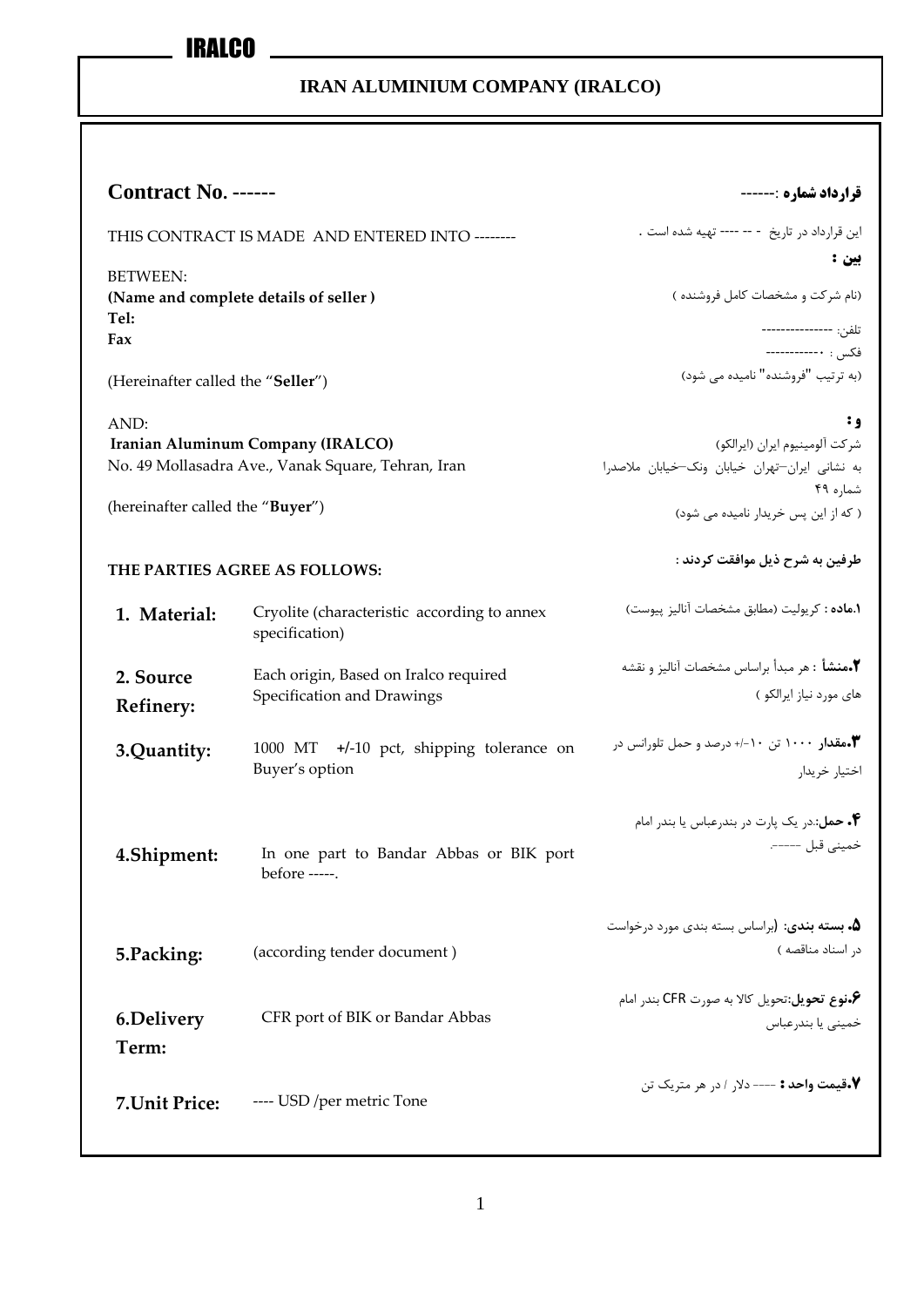| 8. Total value              | ----- USD for value of  MT +/-10 pct                                                                                                                                                                                                                                                                                                                                                                                                                                                                                                          | ۸. مجموع ارزش کالا : --- دلار برای  تن                                                                                                                                                                                                                                                                                                                                                                                                                         |
|-----------------------------|-----------------------------------------------------------------------------------------------------------------------------------------------------------------------------------------------------------------------------------------------------------------------------------------------------------------------------------------------------------------------------------------------------------------------------------------------------------------------------------------------------------------------------------------------|----------------------------------------------------------------------------------------------------------------------------------------------------------------------------------------------------------------------------------------------------------------------------------------------------------------------------------------------------------------------------------------------------------------------------------------------------------------|
| of Cargo:                   |                                                                                                                                                                                                                                                                                                                                                                                                                                                                                                                                               | ۰۰±۱۰ تلورانس                                                                                                                                                                                                                                                                                                                                                                                                                                                  |
| 9.Performance<br>Guarantee: | According to tender clause.                                                                                                                                                                                                                                                                                                                                                                                                                                                                                                                   | ٩. ضمانت حسن انجام كار: براساس مشخصات<br>مناقصه.                                                                                                                                                                                                                                                                                                                                                                                                               |
| 10. Payment:                | According to tender clause.                                                                                                                                                                                                                                                                                                                                                                                                                                                                                                                   | •ا•نحوه پرداخت: براساس مشخصات مناقصه.                                                                                                                                                                                                                                                                                                                                                                                                                          |
|                             | USD is currency used for payment. If the<br>payment is effected by CNY, Euro or other<br>currencies the exchange rate to USD will be<br>calculated according to the payment/swift<br>Date based on IMF (INTERNATIONAL<br>MONETARY FUNDS) website.                                                                                                                                                                                                                                                                                             | دلار ارز مورد استفاده برای پرداخت است. اگر پرداخت<br>توسط یوآن، یورو یا دیگر ارزها انجام شود، نرخ تبدیل<br>ارز بر اساس تاریخ پرداخت/سوییفت بر مبنای وبسایت<br>IMF محاسبه خواهد شد.                                                                                                                                                                                                                                                                             |
|                             | In case if buyer decided to pay through TT to<br>the seller's nominated Bank account which to<br>be provided at the time of remittance in<br>writing. The buyer won't take<br>any<br>responsibility if any payment is blocked due<br>to Sanction are at any event or any reason that<br>the seller didn't receive the payment after the<br>buyer paid. If the payment is returned to the<br>buyer's account then the buyer will cooperate<br>to pay again to other account that the seller                                                    | درصورتیکه پرداخت به صورت وجه نقد به حساب<br>معرفی شده (به صورت کتبی) فروشنده واریز گردد<br>خریدار هیچگونه مسئولیت ناشی از بلوکه شدن پول<br>ناشی از تحریم ها را که منجر به عدم دریافت وجه<br>پرداختی را نمی پذیرد.چنانچه وجه به حساب خریدار<br>عودت گردد خریدار تمام همکاری های لازم را جهت<br>حواله ی دو باره وجه انجام خواهد داد.                                                                                                                             |
|                             | provide.<br>The seller shall announce the confirmations of<br>delivery order by shipping after receiving the<br>value of cargo in 3 working days.                                                                                                                                                                                                                                                                                                                                                                                             | فروشنده بایستی۔ تأییدیه های ترخیصیه به کشتیرانی<br>را بعد از دریافت ارزش کالا طی ٣ روز کاری اعلام<br>نمايد.                                                                                                                                                                                                                                                                                                                                                    |
| 11. Document:               | - Full set (3/3) of Original Bills of Lading under<br>the Name of Iran Aluminum company and<br><b>Telex Release</b><br>- 1 Original + 2 copies of Commercial Invoice<br>issued by Seller<br>- 1 Original + 2 copies of Certificate of Weight<br>issued by Seller and SGS<br>- 1 Original + 2 copies of Certificate of Origin<br>issued by chamber of commerce.<br>- 1 Original + 2 copies of Certificate of<br>Analysis issued by Seller<br>- 1 Original + 2 copies of packing list<br>- 1 original + 2 copies of inspection report by<br>SGS | 11. مدارک حمل:<br>- سه نسخه کامل (٣/٣) اصل بارنامه و Telex<br>Release<br>- یک اصل + دو عدد کپی از صورتحساب خرید که<br>توسط فروشنده صادر شده است<br>- یک اصل + دو عدد کیی از مشخصات وزنی که توسط<br>فروشنده صادر شده است<br>- یک اصل + ۲ کپی از مشخصات گواهی مبدأ صادر<br>شده توسط اتاق بازرگانی<br>- یک اصل + ٢ کیی از مشخصات آنالیز که توسط<br>فروشنده صادر شده است<br>- یک اصل + ۲ کپی از جزئیات لیست بسته بندی<br>- یک اصل + ۲ کپی از گزارش بازرسی شرکت SGS |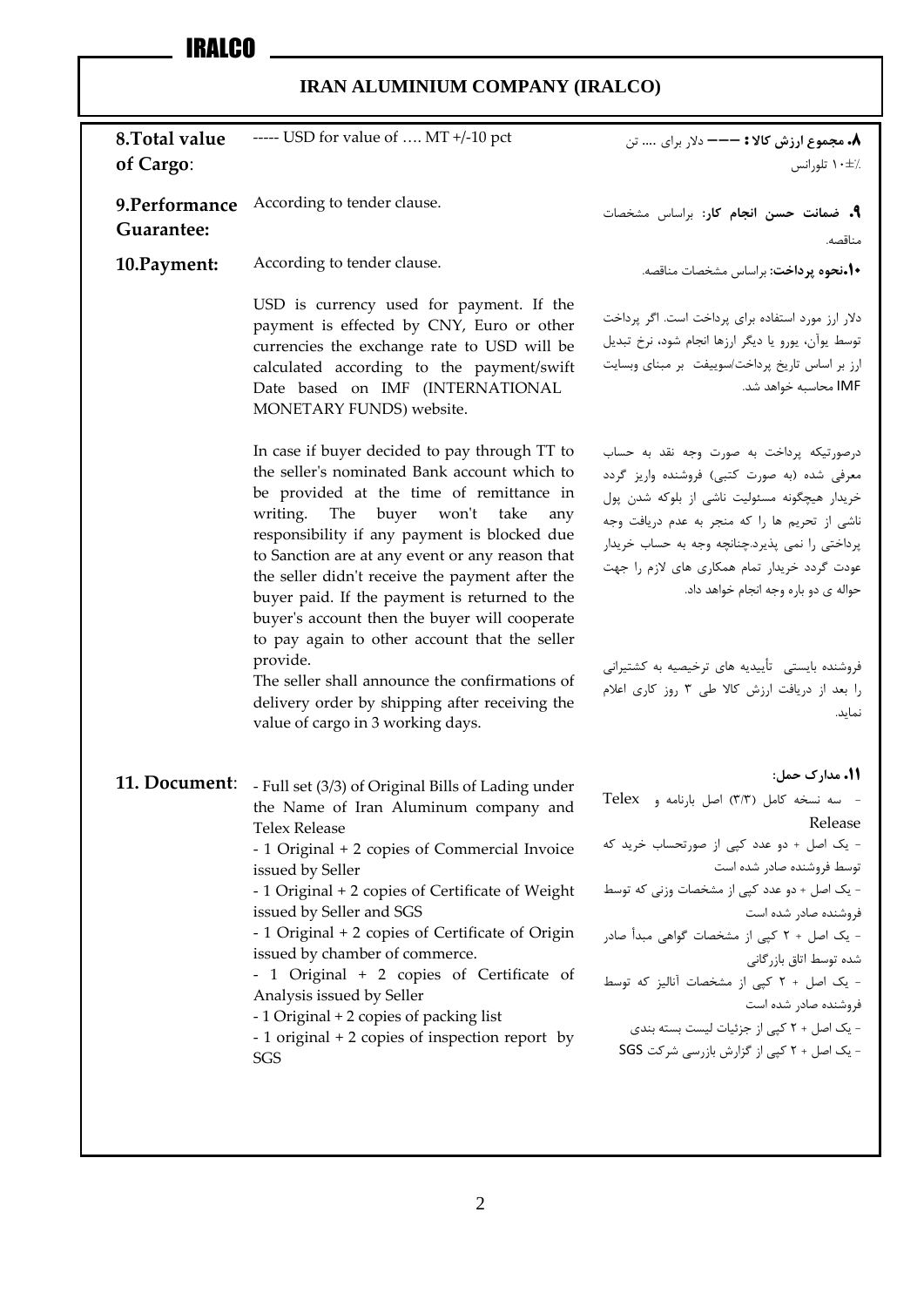#### **12**. **Inspection :** At the loading port, seller shall, at seller's expenses appoint SGS or International Inspection Company Confirmed by Iran Standard (Society General de Surveillance) to conduct supervision during the whole procedure for inspecting about weighting, quality*)* all items in specification should be tested) and packing of cargo. This report shall be exactly based on contract spec requirement. If some minor discrepancies occur The seller shall provide and send copy of scanned Inspection report to the buyer before completion of loading in order to receive Buyer's quality control department approval.

The reply of QC department should sent not later than 3 working days.

**Note1**:It is evident that performing inspection (whether quality and quantity and other related aspects) should directly and exclusively be done and scrutinized by SGS, therefor confirming and reviewing of the seller's report or any third party's report is denied and illegal.

**Note2**: In case if the SGS Inspection company refuses to inspect cargo based on mutual agreement another alternative inspection company would be appointed.

**Note3:** In case of not having any discrepancies the final weight and quality of cargo will be finalized according to inspection report based on specification which is mentioned as per attached (pages \*\*\*).

**Note4:** In case if the seller do not send Inspection report before shipping of cargo if discrepancies between SGS inspection report and agreed specification which is mentioned as per attached (page 8)occur then, the result of SGS inspection report in destination port consider as final report.

**.12 بازرسی:** در بندر بارگیری، فروشنده به هزینه خود می بایست شرکت بازرسی اس جی اس یا شرکت بازرسی بین المللی مورد تایید استاندارد ایران را برای نظارت بر وزن و کیفیت محموله ( تمام متغیرهای آنالیز بایستی آنالیز شود) و بسته بندی کالا نظارت کامل در تمام مراحل به کارگیرد ، این گزارش بازرسی می بایست دقیقا مطابق آنالیز مورد درخواست ذکر شده در قرارداد باشد. در صورت مشاهده عدم تطابق جزیی فروشنده قبل از اتمام بارگیری باید کپی گزارش بازرسی شرکت اس جی اس یا شرکت بازرسی بین المللی مورد تایید استاندارد ایران اسکن شده را برای خریدار ارسال نماید تا تایید اداره کنترل کیفیت خریدار را دریافت نماید. واحد کنترل کیفی خریدار باید نتایج کنترل کیفیت را

طی 3 روز کاری ارسال نماید

نکته1 : بدیهی است انجام بازرسی )اعم از کیفیت و یا کمیت و دیگر جنبه های ذیربط )صرفاً و انحصاراً توسط SGS انجام میگیرد، فلذا تایید و حتی بررسی گزارش فروشنده و یا شخص ثالث نه تنها غیر قانونی بلکه مورد تایید نمی باشد.

نکته ۲: در صورتی که شرکت بازرسی اس جی اس از بازرسی کاال امتناع نماید شرکت بازرسی جایگزین براساس توافق طرفین مشخص خواهد شد.

**نکته 3 :**در صورت عدم مغایرت وزن و کیفیت نهایی کاال براساس کل مشخصات پیوست )صفحه \*\*( توسط بازرسی SGS در مبدأ نهایی خواهد شد .

**نکته4 :** در صورتیکه فروشنده گزارش بازرسی را قبل از حمل کاال ارسال ننماید و در صورت بروز مغایرت در گزارش بازرسی مبدا با آنالیز مورد توافق پیوست (صفحه \*\*( قرارداد، نتیجه گزارش بازرسی در بندر مقصد بعنوان گزارش نهایی مبنا قرار می گیرد.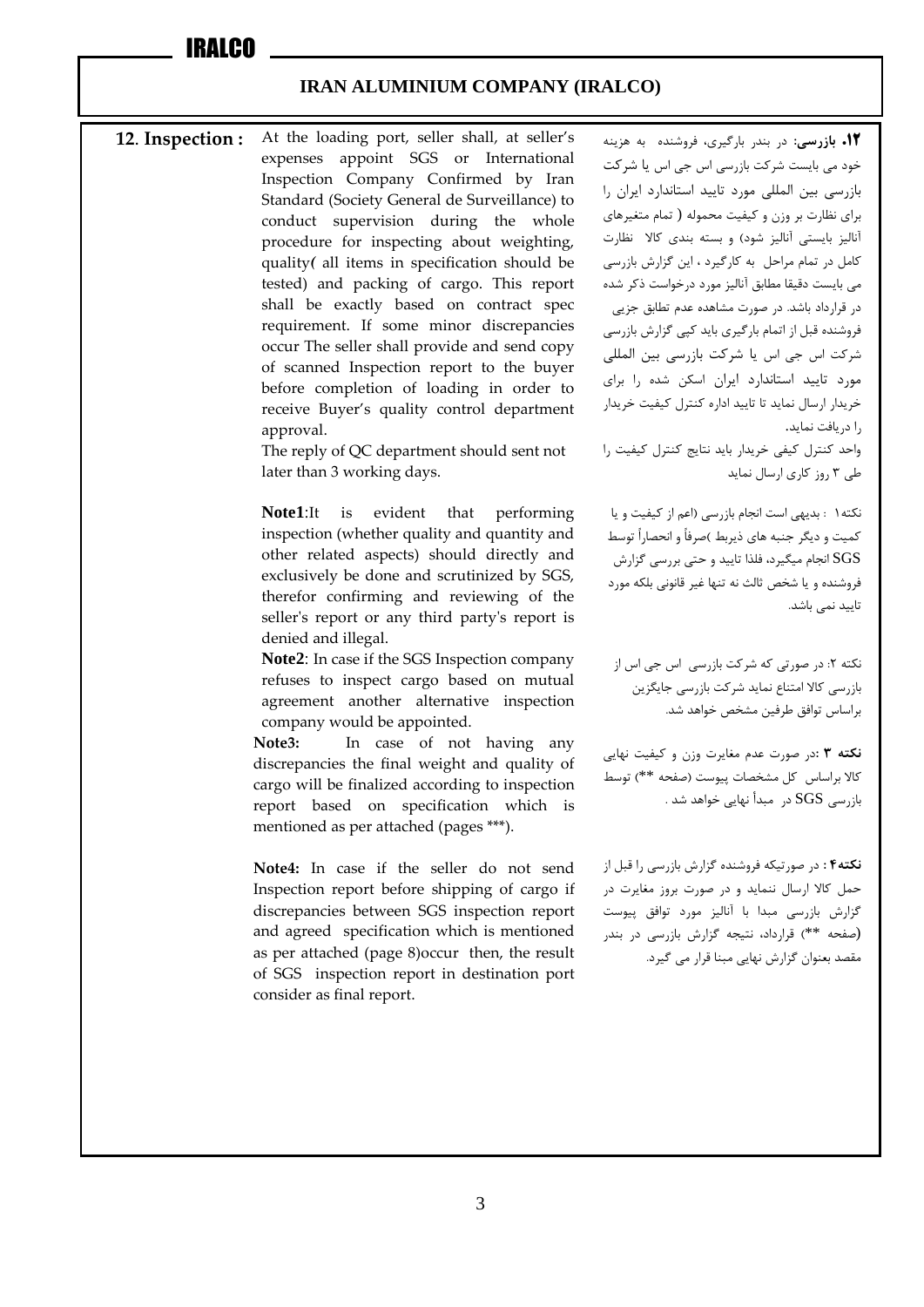| 13.Other<br>terms:                     | - Quality of (name of cargo) should be<br>exactly based on Buyer's Spec as attached.<br>And any deviation will cause to consider<br>wasted cargo or rejected cargo.<br>-If any delays occur in submitting complete<br>original shipping document under the clause<br>No. 11& 12 and extra cost such as container<br>demurrages, warehouse cost and etc. happen<br>then the seller should pay all extra cost<br>related to its delay           | <b>۱۳.ديگر شرايط:</b> كيفيت (نامه كالا ) بايد دقيقا<br>براساس مشخصات آناليز خريدار باشد. هر گونه انحراف<br>منجر به اعلام پرت و یا رد شدن کامل کالا می گردد.<br>چنانچه در ارایه اصل اسناد حمل براساس بند ١٢ و ١١<br>قرارداد تاخیری رخ دهد که منجر به هزینه های اضافی<br>دموراژ کانتینر و انبارداری و سایر هزینه ها شود<br>فروشنده میبایست کلیه هزینه های مربوطه ناشی از<br>تأخير را پرداخت نمايد |
|----------------------------------------|-----------------------------------------------------------------------------------------------------------------------------------------------------------------------------------------------------------------------------------------------------------------------------------------------------------------------------------------------------------------------------------------------------------------------------------------------|-------------------------------------------------------------------------------------------------------------------------------------------------------------------------------------------------------------------------------------------------------------------------------------------------------------------------------------------------------------------------------------------------|
|                                        | - Seller has to check and make sure there are<br>not any contradiction; otherwise, the buyer<br>has right to include discount in price of cargo<br>or reject the defected cargo and claim<br>nonconformity cost<br>- Performa Invoice: the seller shall provide PI<br>7 days prior to sailing of vessel through Email<br>to the buyer.                                                                                                        | فروشنده باید چک کند و مطمئن شود که هیچ تناقضی<br>وجود ندارد ،درغير اين صورت،خريدار حق دارد تخفيف<br>بگیرد و یا محموله را مرجوع کند و تمامی هزینه ها به<br>عهده فروشنده می باشد.<br>پیش فاکتور: فروشنده باید ۷ روز قبل از راه افتادن<br>كشتى از طريق ايميل به خريدار اعلام نمايد                                                                                                                 |
|                                        | seller shall fulfill its commitment<br>The<br>including based on contract including<br>quantity, quality and shipment schedule and<br>Otherwise the buyer would put the<br>etc.<br>seller's name on a black list for 3 years, and<br>the seller cannot participate any tender for 3<br>years.                                                                                                                                                 | فروشنده باید تعهد ناشی از قرارداد خود از جمله مقدار،<br>كيفيت وبرنامه حمل را بصورت كامل انجام دهد، در<br>غیر این صورت خریدار نام فروشنده را به لیست سیاه<br>در مدت ۳ سال قرار داده و فروشنده نمی تواند در<br>مناقصه ای برای مدت ۳ سال شرکت کند.                                                                                                                                                 |
| 14. Force<br>majeure:<br>15.Settlement | Neither buyer nor seller shall be liable for<br>delay or failure in performing all or any part<br>of this contract, to the extent that it has been<br>obstructed, due to cases of Force Majeure of<br>any kind, including strikes, lockouts, floods,<br>act of God, war, civil commotion and other<br>causes, beyond the reasonable control of buyer<br>or seller.<br>Sanction<br>and price fluctuation are not<br>included as force Majeure. | ۰۱۴ .فورس ماژور : نه خریدار ، نه فروشنده مسئولیت<br>تأخير يا نقص در اجراي كليه يا بخشي از اين قرارداد را<br>كه توسط انواع فورس ماژور اعم از اعتصاب، بسته<br>شدن كارخانجات، سيل،حوادث طبيعي ، جنگ،<br>اغتشاش داخلی و سایر دلایل که قرارداد را سبب شده<br>است و از کنترل خریدار یا فروشنده خارج باشد را بر<br>عهده ندارند .<br>تحریم ها و نوساتن قیمت شامل شرایط شرایط فورس<br>ماژور نمی باشد.    |
| of disputes:                           | Any dispute which may arise hereunder and<br>which cannot be solved by<br>amicable<br>negotiation swathing a period of 10 days, then<br>any party may refer the dispute for settlement<br>by arbitration to the Iranian chamber of<br>commerce Iran Which is located in Tehran,<br>Iran.                                                                                                                                                      | <b>۱۵۰۱۵وری</b> : درصورت بروز هرگونه اختلاف ،درصورتیکه<br>طرفین نتوانند در یک دوره ۱۰ روزه به توافق دوجانبه<br>برسند ، موضوع توسط كميته داوري اتاق بازرگاني ايران<br>واقع در تهران قضاوت خواهد شد.                                                                                                                                                                                              |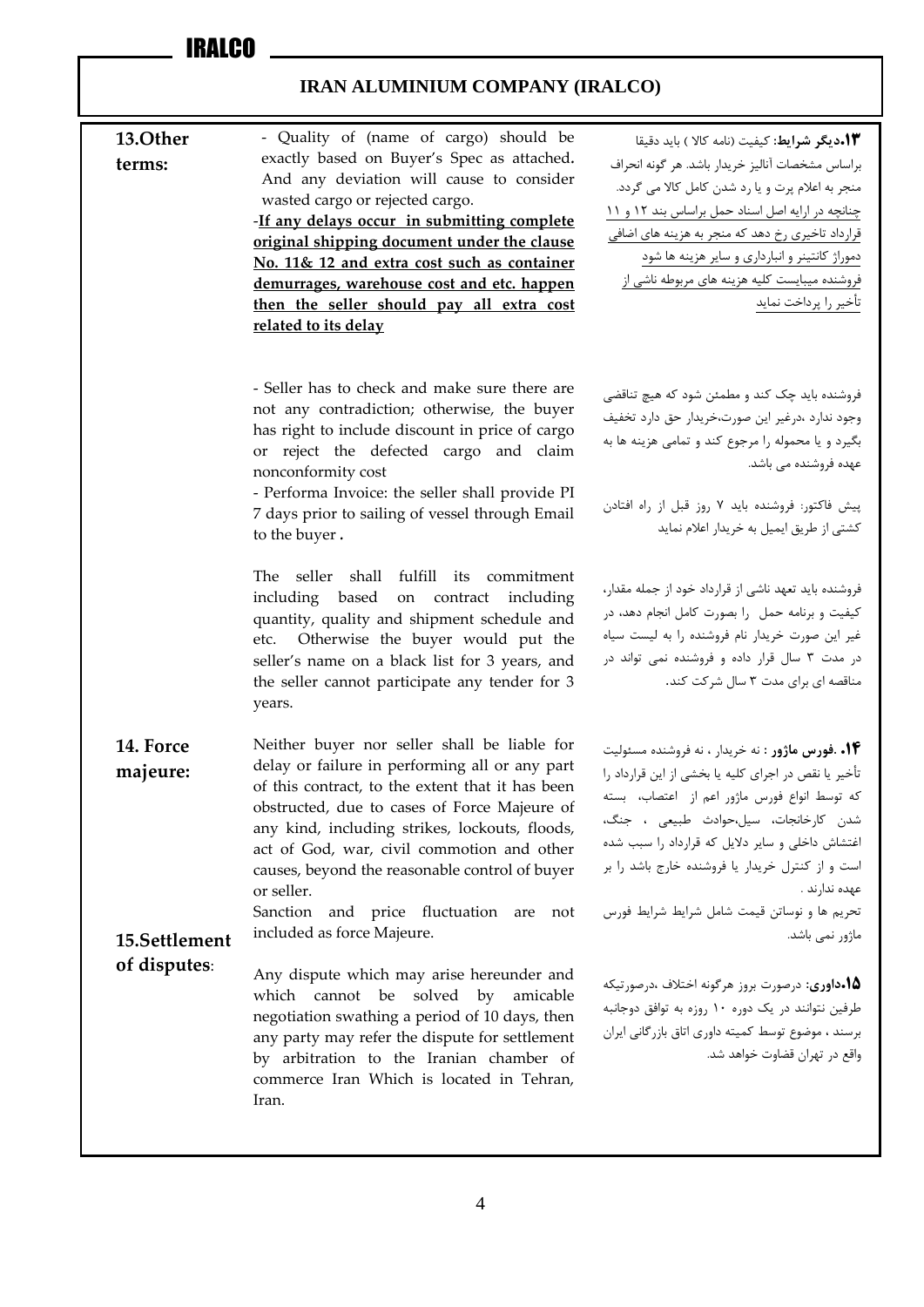| 16.Governing<br>law/Jurisdiction<br>17. Incoterms: | In the event that the terms of this contract fall<br>to provide for the resolution of any matter<br>arising under this contract, the laws of<br>Islamic Republic of Iran governs this<br>contract.<br>Insofar as not inconsistent herewith                                                                                                                                                                                                                                                                             | ۰۱۶ قانون حاکمیت : در صورتیکه قرار باشد مفاد این<br>قرارداد برای حل هرگونه مشکل ناشی از این قرارداد<br>مورد استفاده قرار گیرد ، قوانین کشور جمهوری<br>اسلامی ایران بر این قرارداد حاکم خواهد بود.                                                                                                                                                                                                  |
|----------------------------------------------------|------------------------------------------------------------------------------------------------------------------------------------------------------------------------------------------------------------------------------------------------------------------------------------------------------------------------------------------------------------------------------------------------------------------------------------------------------------------------------------------------------------------------|----------------------------------------------------------------------------------------------------------------------------------------------------------------------------------------------------------------------------------------------------------------------------------------------------------------------------------------------------------------------------------------------------|
|                                                    | INCOTERMS 2020 and any later amendments<br>thereto shall apply to this contract.                                                                                                                                                                                                                                                                                                                                                                                                                                       | 1. اینکوترمز: از آنجا که مفاد این قرارداد نباید در<br>تناقض با مفاد اينكوترمز ٢٠٢٠ باشد ، چنانچه بعداً<br>تغییراتی در اینکوترمز مذکور بوجود بیاید ، مفاد این                                                                                                                                                                                                                                       |
|                                                    | 18.Assignment Neither party shall assign any of these<br>contracts or any rights or delegate any duties<br>under these contracts in whole or in part to<br>others.                                                                                                                                                                                                                                                                                                                                                     | قرارداد را نیز شامل خواهد شد.<br><b>۱۸. واگذاری:</b> هیچ یک از طرفین نمی توانند بخشی<br>از قرارداد و حقوق مربوط به قرارداد و وظایف ذکر شده<br>را به غیر واگذار نمایند.                                                                                                                                                                                                                             |
| 19. Penalty:                                       | <b>Shipment:</b> In case the Seller delays the<br>shipment of as per clause 4 (Shipment<br>Schedule), the Seller shall pay a penalty of<br>2% of the outstanding unshipped cargo value<br>for each month of delay.<br><b>Remark:</b> In case of delay of more than ****<br>months, the buyer can terminate the contract<br>and all costs due to damages must be paid by<br>the seller.                                                                                                                                 | 19. جريمه :<br>حمل كالا : چنانچه تاخيرى در ارسال براساس<br>برنامه حمل (بند ۴) صورت پذیرد فروشنده موظف<br>به پرداخت ٢٪ جريمه ارزش كالاى حمل نشده<br>برای هر ماه است.<br>نكته : در صورت بروز تاخير بيش از **** ماه خريدار<br>امکان خاتمه قرارداد را دارد و تمام هزینه های ناشی از<br>خسارت بايستى توسط مقصر پرداخت گردد.                                                                             |
|                                                    | Note: If any delays occur in submitting<br>complete original shipping document (under<br>clause No.11) and also confirmations of<br>shipping delivery order (under clause10)<br>compensation and any extra cost such as<br>container demurrages, warehouse cost and<br>etc. shall be borne by seller.                                                                                                                                                                                                                  | نكته: چنانچه در ارايه اصل اسناد حمل (براساس بند<br>٬۱۱ و تأییدیه های ترخیصیه به کشتیرانی (براساس بند<br>١٠) تاخير رخ دهد كه منجر به هزينه هاى اضافى<br>دموراژ کانتینر و انبارداری و سایر هزینه ها شود،<br>فروشنده می بایست کلیه هزینه ها و خسارت مربوطه<br>ناشی از تاخیر را پرداخت نماید.                                                                                                          |
| 20. Nonconfor<br>mity:                             | should<br>according<br>Quality<br>be<br>to<br>the<br>specification mentioned as per annex ** and in<br>case of serious deviation between Inspection<br>report in origin and annex of this contract then<br>the buyer should not use the cargo and<br>should appoint SGS inspection company and<br>SGS inspection company should inspect the<br>cargo and inspection report of the destination<br>SGS will be considered as final report and<br>buyer has right to claim losses and costs<br>occurred by nonconformity. | <b>۰۲۰ عدم انطباق</b> :کیفیت کالا ارسالی بایستی<br>براساس آناليز پيوست باشد چنانچه مغايرتى بين<br>گزارش مبدأ با آناليز مورد توافق پيوست پيش آيد<br>خریدار می بایست کالا را استفاده ننماید و شرکت<br>بازرسی اس جی اس اقدام به بازرسی کالا نموده و<br>گزارش بازرسی در مقصد مبنای نهایی در نظر<br>گرفته می شود و خریدار حق دارد کلیه هزینه هایی<br>كه در اثر مغايرت متحمل شده است را دريافت<br>نماید. |